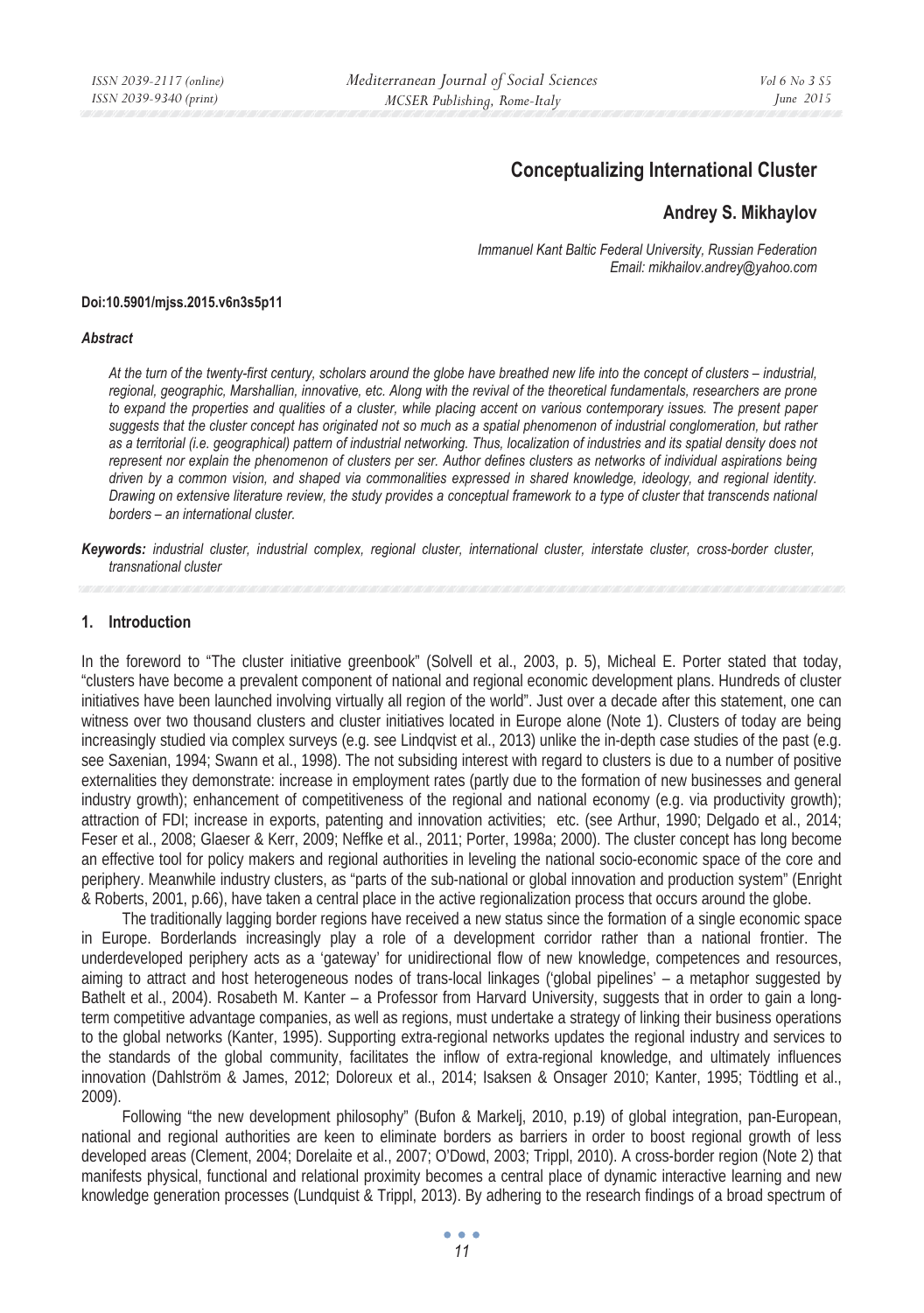| ISSN 2039-2117 (online) | Mediterranean Journal of Social Sciences | Vol 6 No. 3 S5 |
|-------------------------|------------------------------------------|----------------|
| ISSN 2039-9340 (print)  | MCSER Publishing, Rome-Italy             | June $2015$    |
|                         |                                          |                |

fairly recent studies (e.g. see Steinle et al., 2007; Giblin, 2011; Mikhaylov, 2013a, 2013b), one can argue for the emergence of international type of clusters that transcend national borders in a single cross-boundary network of interactions. Despite the numerous case studies and the empirical evidence on such spatial-network structures, it is still necessary to provide a conceptual framework to an international type of cluster in concert with the classical understanding of the cluster concept. Thus, the aim of this article is to alienate the fundamental distinctions that characterize an international cluster, as to provide a certain basis for its subsequent study.

## **2. The Cluster Concept – A Matter of Location?**

One of the most prominent scientists who have ever published a manuscript on clusters is Michael E. Porter. His empirical verification of the beneficial clustering effects has revived the rather classical concept of industrial clusters (Porter, 1990). According to Porter (1998a, p. 197-198), "clusters are geographic concentrations of interconnected... [actors] in particular field that compete but also cooperate". Porter continues implying that "cluster is a form of a network" (Ibid., p. 226) of a geographically proximate group of interconnected firms, industries, and institutions "linked by commonalities and complementarities… [whereas the] geographical scope of a cluster can [even be] a network of neighboring countries" (Ibid., p. 199). Oddly enough, clusters are often conceived as industry agglomerations differentiated from industrial complexes and districts based on either a multi-industrial inter-organizational structure (e.g. see Schmitz, 1992; Swann & Prevezer, 1996; Egan, 2000; Visser & Boshma, 2002; Voyer, 1997) or the market structure (i.e. market relations) – majority of Russian scientists see cluster as a type of territorial-production complex (TPC), which is operating in a market economy. Thus, in order to understand the basic idea behind the cluster concept and its distinctions from such concepts as industrial complex, industrial district, territorial-production complex and the alike, we shall review some of the earlier publications on clusters.

Edgar Malone Hoover, one of the founders of Regional Economics, and the author of such books as 'Location theory and the shoe and leather industries' (originally published in 1937) and 'The location of economic activity' (originally published in 1948), was among others who stated that agglomeration of firms and businesses of the same or different industry is important for individual firm success (Hoover, 1948). According to Edgar M. Hoover and Frank Giarratani (1999, p. 43; first published in 1970), "the basis for clustering is the mutual attraction among the competing units of a particular activity, and this attraction outweighs any repulsion that might arise from their rivalry". However, one of the main ideas, which they elaborated, was to see a cluster as a business network rather than a spatial phenomenon. Edgar M. Hoover and Frank Giarratani consider cluster as one of many forms of the 'location patterns' outlined in the process of mapping the locations of different business activities, being the backbone of the clustering phenomenon (Ibid., 1999). In line with this statement, we can naturally allocate a significant body of literature serving as indirect antecedents to the formation of the cluster concept. For example, Erik Dahmén's 'development blocks' concept (first published in 1950), which are essentially "a set of factors in industrial development, which are closely interconnected and interdependent" (Dahmén, 1989, p.109). The work of Albert Otto Hirschman (1958) on 'linkage effects' of ongoing and new activities (i.e. backward linkage of demand based on input and forward linkage of output utilization acting as input in new business activities). Francois Perroux's (1950) 'growth poles' as catalysts of regional growth and driving forces behind economic and industrial development. Gunnar Myrdal's (1957) 'core-periphery model', to name just a few. Thus, we can assert that *the cluster concept has originated not so much as a spatial phenomenon of industrial conglomeration, but rather as a territorial (i.e. geographical) pattern of industrial networking*.

Stan Czamanski and Luiz Augusto de Q. Ablas (1979) have argued for a clear difference between the industrial complex and industrial cluster based on whether or not the industry groups are spatial conglomerations: "cluster means a subset of industries of the economy connected by flows of goods and services stronger than those linking them to the other sectors of the national economy…thus [cluster concept is being] devoid of any spatial connotation. A complex, on the other hand,…[is] defined as a group of [interconnected] industries … showing in addition a significant similarity in their locational pattern. Thus, complexes emphasize the spatial aspect of industrial concentration" (Ibid., p. 62). A study on the clustering of industries held by Stan Czamanski in 1974 has revealed as many as sixteen industrial clusters being purely a-spatial, once again supporting the statement on industrial complex being "a subgroup belonging to an industrial cluster" (Czamanski & Czamanski, 1977, p. 94).

Other studies held in the 1960s and 70s have also shown that networking within an interdependent system spans beyond urban and regional conglomerations, utilizing the diversity of market opportunities, actors and information (Berry, 1964; Pred, 1977; Pred & Tornquist, 1973). Doloreux et al. (2014, p.6) suggest that it demonstrates the "a-territorial perspective" on the bidirectional process of innovations diffusion, transcending the locality outward along the movement of people and information flows. Thus, the concept of regional clusters falls in the same category as 'industrial networks'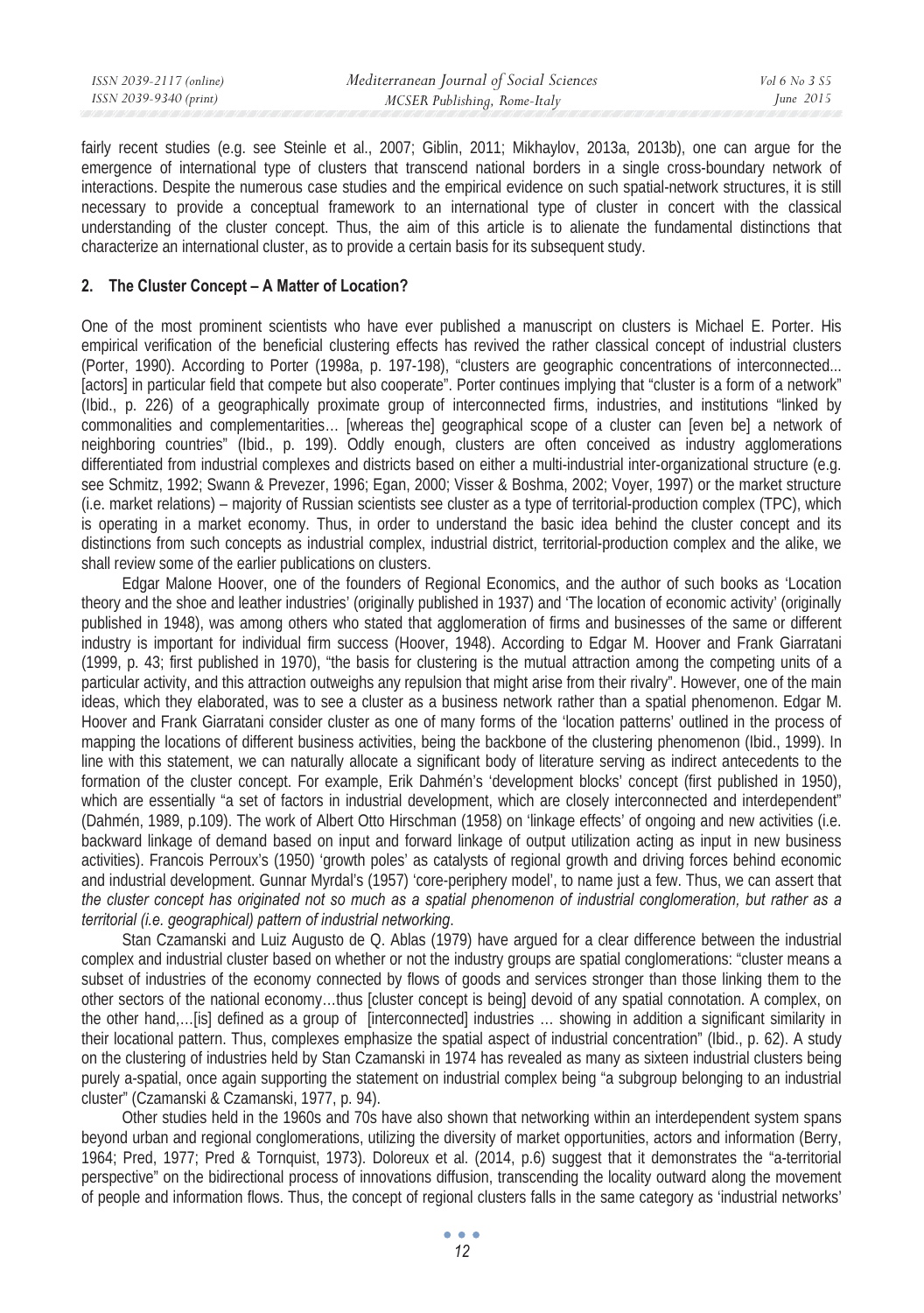| ISSN 2039-2117 (online) | Mediterranean Journal of Social Sciences | Vol 6 No. 3 S5 |
|-------------------------|------------------------------------------|----------------|
| ISSN 2039-9340 (print)  | MCSER Publishing, Rome-Italy             | June $2015$    |
|                         |                                          |                |

(Håkansson, 1989), 'innovation milieus' (see: Aydalot, 1986; Maillat, 1995), 'creative regions' (see: Andersson, 1985; Törnqvist, 1990), 'new industrial spaces' (see: Christopherson & Storper, 1986; Piore & Sabel, 1984; Scott, 1986), and 'innovation systems' (see: Edquist, 1997; Lundvall, 1992; Nelson, 1993). While according to Juan Palacios (2005, p.194) "growth poles, industrial districts, industrial complexes, and technopoles all can be called clusters using this noun's generic, functional, non-territorial connotation".

Thus, the localization of industries (in a sense of the spatial density) does not represent nor explain the clusters' phenomenon per ser. *Clusters are networks of individual aspirations* (of a single person, firm, institutions, industrial complexes, etc.), which are united under a certain common vision being shaped by various factors (e.g. shared culture, ideology, people's identity, institutional framework). According to Isard et al. (1959), Roepke et al. (1974), Doeringer and Terkla (1995), Porter (2000), to name just a few, clusters do not follow a single industry category, they are unique combinations of 'cluster categories' (see Delgado et al., 2014; Ketels & Protsiv, 2013) representing the 'binder' of a cluster. Yet this binder is far more specific than the cluster categories allocated predominantly for their statistic accountability. A vivid reflection of this statement are the names of clusters that are being allocated in the course of research: 'Silicon valley' (not the IT cluster), 'California wine cluster' (instead of agricultural cluster), 'Surfing cluster' (not recreational cluster), etc. Similar pattern can be observed in studies on industry clusters held in European regions (e.g. see Bergman & Feser, 1999).

## **3. Cluster as an Aspatial Geographic Concept**

According to Storper (1992), formation of a globalized world created a series of distinct 'islands of innovation' (i.e. districts of intensive use of advanced technologies) build upon unique assets of knowledge and innovative capacity. Synergies and complementarities in innovation process are the opportunity for "actors to establish contacts and capitalize on the learning potential" (Lundquist & Trippl, 2013, p.15-16). In line with the open invention process model (see Chesbrough et al, 2006; Mikhaylova, 2014), it is recognized that knowledge is being acquired from a variety of sources and locations. Thus, the notion of "*being there* is no longer a constraint of geographical proximity" (Amin & Cohendet, 2005, p.472). In other words, "proximity need not, and should not, be defined primarily in spatial terms" (Maskell et al., 2004, p.3).

Maggioni and Uberti (2007) have defined three primary types of proximity – physical, functional and relational, while a growing body of literature reveals a diversity of pillars within these groups. Of particular attention is the 'relational proximity' expressed in cognitive, organizational, social, institutional, cultural and technological terms (Boschma, 2005; Gertler, 2003; Moodysson & Jonsson, 2007; Sternberg, 2007; Torre & Gilly, 2000), which can exist between the geographically distant actors (Maskell et al., 2004). This type of proximity is centered around the prevailing importance of shared organizational and technological cultures, codes of conduct, shared norms, institutions and regulation, mutual understanding and trust required for collaboration, interactive learning and knowledge exchange. A strong asymmetry in the properties and innovation capacity of firms, organizations and locations will limit these opportunities. Meanwhile, strong 'socio-cultural' proximity, a common 'technological knowledge base', similar 'technological trajectories', 'institutional set-ups', 'social dynamics', 'governance structures', 'cultural identities' and the alike (Anderson & O'Dowd, 1999; Cohen & Levinthal, 1990; Hospers, 2006; Johnson, 2009; Lofgren, 2008) can form a 'collective learning system' (Lundquist and Trippl, 2013).

Inter-organizational linkages of modern clusters are increasingly shaped by functional and relational proximities (i.e. commonalities, complementarities, and interdependencies) highlighting its 'non-territorial nature' (Palacios, 2005) and 'boundaryless' (Methodology of Wood cluster on cross-border, 2007). Literature review suggests that nowadays the cluster boundaries (i.e. diffusion of network ties) are driven by commercial factors, and are no longer bound to particular local or regional setting (Amin & Cohendet 1999; Lee, 2001; Oinas, 1999). Empirical evidence tend to support an assumption that innovative capabilities of clusters rest upon 'trans-local relationships' (Maskell et al., 2004). Meanwhile the factor of 'place' (i.e. Japanese 'ba' concept) is increasingly regarded as a complex structure of physical, virtual, and mental setting (Nonaka & Konno, 1998).

## **4. Emergence of Transboundary Clusters**

After the Second World War, European states have started to introduce internationalization and cross-border integration policies, to establish a common socio-economic space (e.g. the Nordic Passport Union, the European Union) for the stake of national and regional (e.g. Scandinavia, Europe) security. Over the years, scholars around the globe have observed numerous examples of successful long-term cooperation between regional clusters located across borders. Especially remarkable development of clusters' internationalization activities and integration processes took place in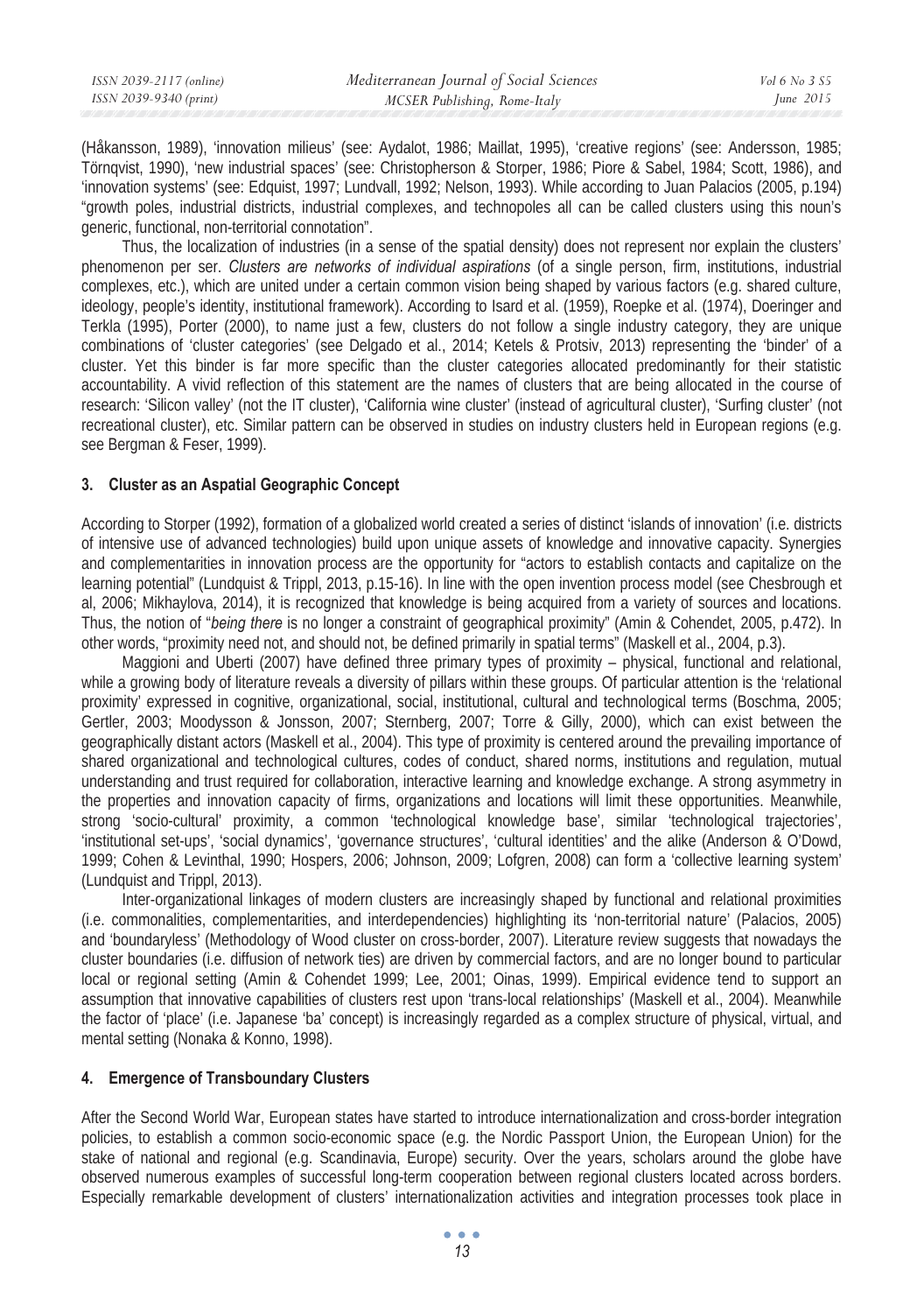| ISSN 2039-2117 (online) | Mediterranean Journal of Social Sciences | Vol 6 No 3 S5 |
|-------------------------|------------------------------------------|---------------|
| ISSN 2039-9340 (print)  | MCSER Publishing, Rome-Italy             | June $2015$   |
|                         |                                          |               |

borderland areas of some European macro-regions (e.g. Baltic region; see Mikhaylov & Mikhaylova, 2014). Density of national borders and a barrier-free environment (i.e. unrestricted movement of people, goods and services, institutional and legal proximity, etc.) has boosted different types of transboundary cluster cooperation. The less developed areas with strong differences in the level of economic and technological development, industry specialization, and scientific knowledge base became involved in the global value chain process, acting as resource supply base (e.g. cheap labor, raw materials, other resources). While strong competence centers have started to realize strategic alliance strategies, building on existing 'proximities' and the benefits from integration (e.g. synergies in competing at the global market). According to Lundquist and Trippl (2013, p.456), "potential benefits from establishing relations and investing in new cross-border linkages" can significantly enhance the innovation processes by bringing novel ideas and expert insights on knowledge recombination.

In the late 1990s – beginning of 2000<sup>th</sup>, scholars recognized that "while some clusters are local to a region, others can cross regional boundaries" (vom Hofe and Bhatta, p.6). A great variety of terms have been used in defining these type of clusters: 'transboundary cluster', 'cross-border cluster', 'transnational cluster', 'international cluster', 'interstate cluster', 'over the border cluster', 'transborder cluster', etc. (e.g. see Brunet-Jailly, 2008; Dudarev et al., 2002; Emelyanov, 2008; Feser & Bergman, 2000; Feser & Luger, 2002; Kibitkin & Emelyanov, 2006; Porter, 1998b). Based on a comprehensive literature review, author suggests the following classification of international clusters:

- a) a single cluster whose internal network of actors spans beyond the borderland area of two or more countries, i.e. a cross-border cluster;
- b) a single cluster with an extensive network of members located in different states, with at least one of the regions being non-border, i.e. transnational cluster or an interstate cluster in case of a multinational state.

The empirical evidence on international clusters are found in the US-Mexican border region (Scott, 1999), the Cascadia (Canada-US) cross-border region (Brunet-Jailly, 2008), the Central Europe (Johnson, 2009; Trippl, 2008), the Baltic region (Mikhaylov & Mikhaylova, 2014), and a number of other regions, featuring such examples as 'Medicon Valley', 'Bio Valley', 'Minalogic', 'NANOMAT', 'IVAM', etc. (see Köcker et al., 2011). Undoubtedly, some of the examples of international clusters given in reports and scholarly articles do not coincide with neither traditional cluster nor international cluster concepts, but rather reflect the strategic objectives of a cluster organization, regional authorities or a certain development project. Be that as it may, most of the identified international clusters in Europe are developed in the framework of the pan-European programs, such as 'Competitiveness and Innovation Framework' (CIP), '7th Framework Programme for Research and Technological Development' (RTD), 'Europe INNOVA', 'PRO INNO Europe', 'INTERREG', 'INTERACT', 'Regions of Knowledge', and a number of other.

The key distinguishing feature of international cluster is the plurality of its stakeholders, in terms of jurisdiction and national legislation, language, cultural and institutional context, codes of conduct, historical circumstances, etc. While these factors are vital for classic trans-local relationships (i.e. international business; e.g. see Gertler, 2001; Morgan, 2004), they become even more profound in mediating the complex 'double triple helix' (Mikhaylov, 2013) system of ties within a single international cluster.

## **5. Conclusion**

Spatially diffused trans-local interactions become essential in reinforcing innovation capacities of regions (Gontar & Gontar, 2013; Hughes, 2007). Adrian Kuah (2002, p.210-221), based on the research conducted by Oakey (1985) on input and output linkages, postulates: "co-location itself does not imply clustering", while the "linkage of local origins [become] less significant in today's context". Acknowledging this fact, scholars define various concepts that highlight the a-spatial (i.e. a-territorial) feature of a cluster. e.g. the concepts of 'temporary clusters' (Maskell et al., 2004), 'temporal clusters' (Lundequist & Power, 2002), etc. It is expected that 'extra-local' or 'extra-regional' links (i.e. the 'pipelines'; see Bathelt et al., 2004) provide an inflow of tacit and codified knowledge, novel ideas and expert insights on recombination of the existing knowledge base (e.g. Echeverri-Carroll & Brennan, 1999; Rosenkopf & Almeida 2001), as well as ensure the enhancement of the 'socio-territorial capital' (Fontan et al., 2005).

At least some of these internationalization activities end up in integration of independent stakeholders under the 'umbrella' of an international cluster. One of the first who mentioned the existence of international clusters was the ideological leader of the cluster concept – Michael E. Porter (1998b). According to Porter (2000, p.16), "the geographic scope of clusters ranges from a region, a state, or even a single city to span nearby or neighboring countries (e.g., southern Germany and German-speaking Switzerland). The geographic scope of a cluster relates to the distance over which informational, transactional, incentive, and other efficiencies occur".

However, it should be noted that a conceptual framework of an international cluster is yet to be established. Having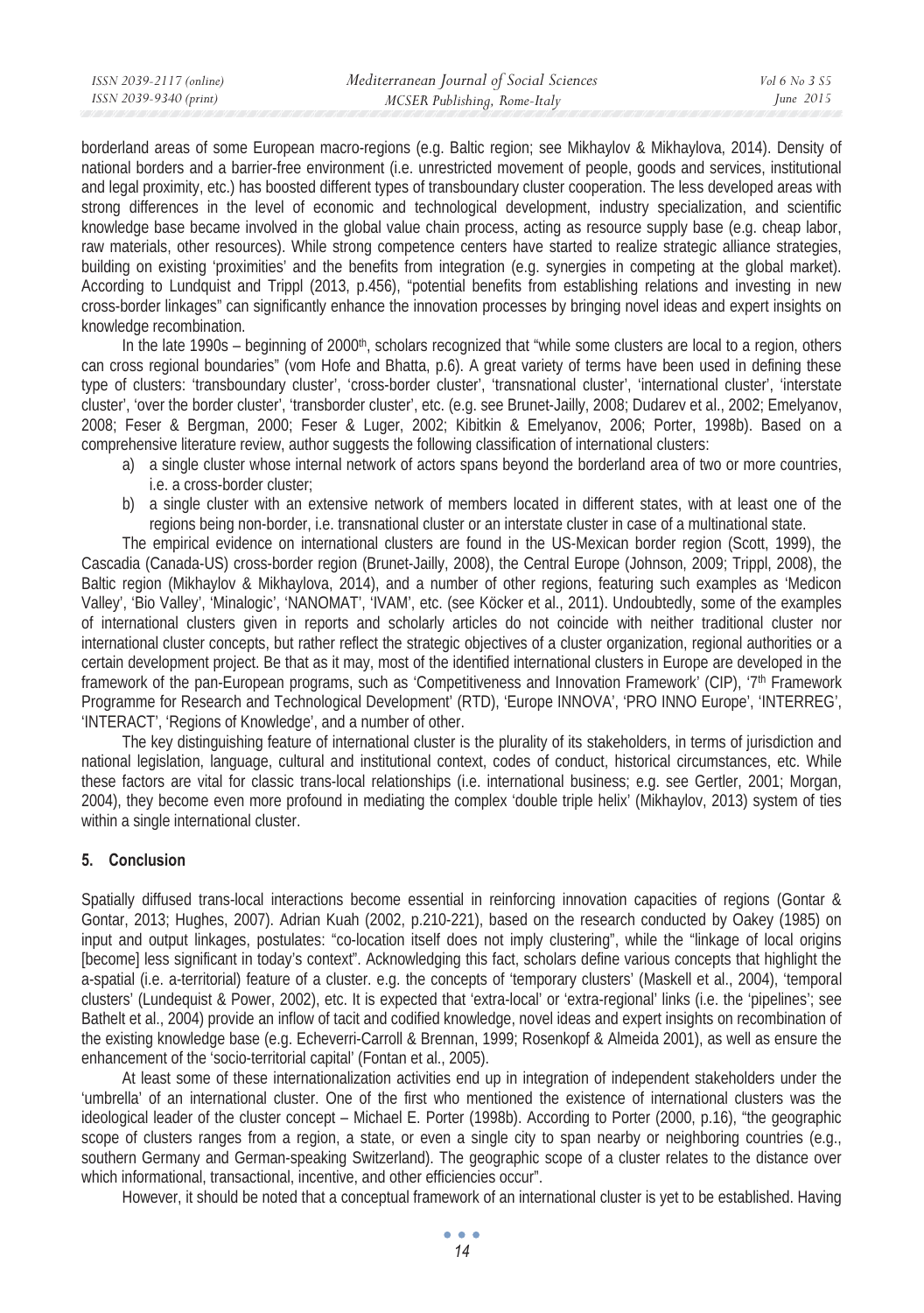| ISSN 2039-2117 (online) | Mediterranean Journal of Social Sciences | <i>Vol</i> 6 No 3 S5 |
|-------------------------|------------------------------------------|----------------------|
| ISSN 2039-9340 (print)  | MCSER Publishing, Rome-Italy             | June $2015$          |

allocated a number of striking examples of international clusters, scholars have largely neglected to give due consideration to specific features of this type of clusters. By adhering to the misleading opinion that clusters are industry conglomerates, researchers are keen to describe and explain international clusters via the 'threads of cooperation' between the distant isolated localized actors. Meanwhile, the usage of conventional terms in describing different types of clusters cause a significant terminological confusion, and difficulties in allocating an international cluster from an international network of regional clusters and other forms of inter-organizational networking.

Current article provides some conceptual basis and suggests a classification of international clusters. Meanwhile the literature review reveals a plethora of theoretical developments on describing the antecedents and effects of international inter-organizational networking of actors from various institutional helices. Further research has to deal with particular issues of the international cluster concept, such as the distance of collaborative ties within a cluster, largely defined by the absorptive capacity.

## **6. Acknowledgment**

The article is written under the financial support of the Russian Science Foundation, Project  $N<sup>2</sup>$  15-18-10000 "Transboundary clustering in the dynamics of economic and residential systems of coastal territories of the European Russia".

## **References**

Amin, A., & Cohendet, P. (1999). Learning and adaptation in decentralized business networks. *Environment and Planning A*, 17, 87-104. Amin, A., & Cohendet, P. (2005). Geographies of Knowledge Formation in Firms. *Industry and Innovation*, 12 (4), 465-486.

- Anderson, J., & O'Dowd, L. (1999). Borders, Border Regions and Territoriality: Contradictory Meanings, Changing Significance. *Regional Studies*, 33, 593-604.
- Andersson, Å. E. (1985). 'Creativity and regional development'. *Papers of the Regional Science Association*, 56, 5–20.
- Arthur, W. B. (1990). Silicon Valley locational clusters: Do increasing returns imply monopoly? *Mathematical Social Science*,19, 235-251. Aydalot, P. (1986). *Milieux innovateurs en Europe*. Paris: GREMI.
- Bathelt, H., Malmberg, A., & Maskell, P. (2004). Clusters and knowledge: Local buzz, global pipelines and the process of knowledge creation. *Progress in Human Geography*, 28(1), 31–56.
- Bergman, E. M., & Feser, E. J. (1999). *Industrial and Regional Clusters: Concepts and Comparative Applications*. Morgantown, WV: Scott Loveridge.
- Berry, B. (1964). Cities as systems within systems of cities. *Papers in Regional Science*, 13(1), 146–163.
- Boschma, R. (2005). Proximity and innovation. A critical assessment. *Regional Studies*, 39, 61-74.
- Brunet-Jailly, E. (2008). Cascadia in comparative perspectives: Canada-U.S. relations and the emergence of cross-border regions. *Canadian Political Science Review*, 2, 104-124.
- Bufon, M., & Markelj, V. (2010). Regional Policies and Cross-Border Cooperation: New Challenges and New development models in central Europe. *Revista Româna de Geografie Politica*, 12 (1), 18-28.
- Chesbrough, H., Vanhaverbeke, W., & West, J. (2006). *Open Innovation: Researching a New Paradigm*. Oxford: Oxford University Press.
- Christopherson, S., & Storper, M. (1986). 'The city as a back lot: the impact of vertical disintegration on the location of the motion picture industry'. *Environment and Planning D: Society and Space*, 4, 305–320.
- Clement, N.C. (2004). Economic forces shaping the borderlands. In V. Pavlakovich-Kochi et al. (Eds.) *Challenged Borderlands Transcending Political and Cultural Boundaries* (pp. 41-61). Ashgate: Aldershot.
- Cohen, W. M., & Levinthal, D. A. (1990). Absorptive Capacity: A New Perspective on Innovation and Learning. *Administrative Science Quarterly*, 35(1), 128–152.
- Czamanski, S. (1974). *Study of Clustering of Industries*. Halifax: Institute of Public Affairs, Dalhousie University.
- Czamanski, S., & Ablas L. A. (1979). Identification of Industrial Clusters and Complexes: A Comparison of Methods and Findings. *Urban Studies,* 16, 61-80.
- Czamanski, S., & Czamanski, D. (1977). Industrial complexes: Their typology, structure and relation to Regional development. *Papers of the Regional Science Association*, 38, 93-111.
- Dahlström, M., & James, L. (2012). Policies for supporting knowledge anchoring in European regions. *European Planning Studies*, 20(11), 1867–1887.
- Dahmén, E. (1989). Development blocks in industrial economics. In B. Carlsson (ed.). *Industrial dynamics* (pp. 109-121). Kluwer Academic Publishers.
- Delgado, M., Porter, M. E., & Stern, S. (2014). *Defining Clusters of Related Industries*. Working Paper, 20375. Cambridge: National Bureau of Economic Research (NBER). [Online] Available: http://www.nber.org/papers/w20375 (February 02, 2015).
- Doeringer, P. B., & Terkla, D.G. (1995). Business Strategy and Cross-industry Clusters. *Economic Development Quarterly*, 9, 225-37.
- Doloreux, D., Shearmur, R., & Guillaume, R. (2014). Collaboration, transferable and non-transferable knowledge, and innovation: a study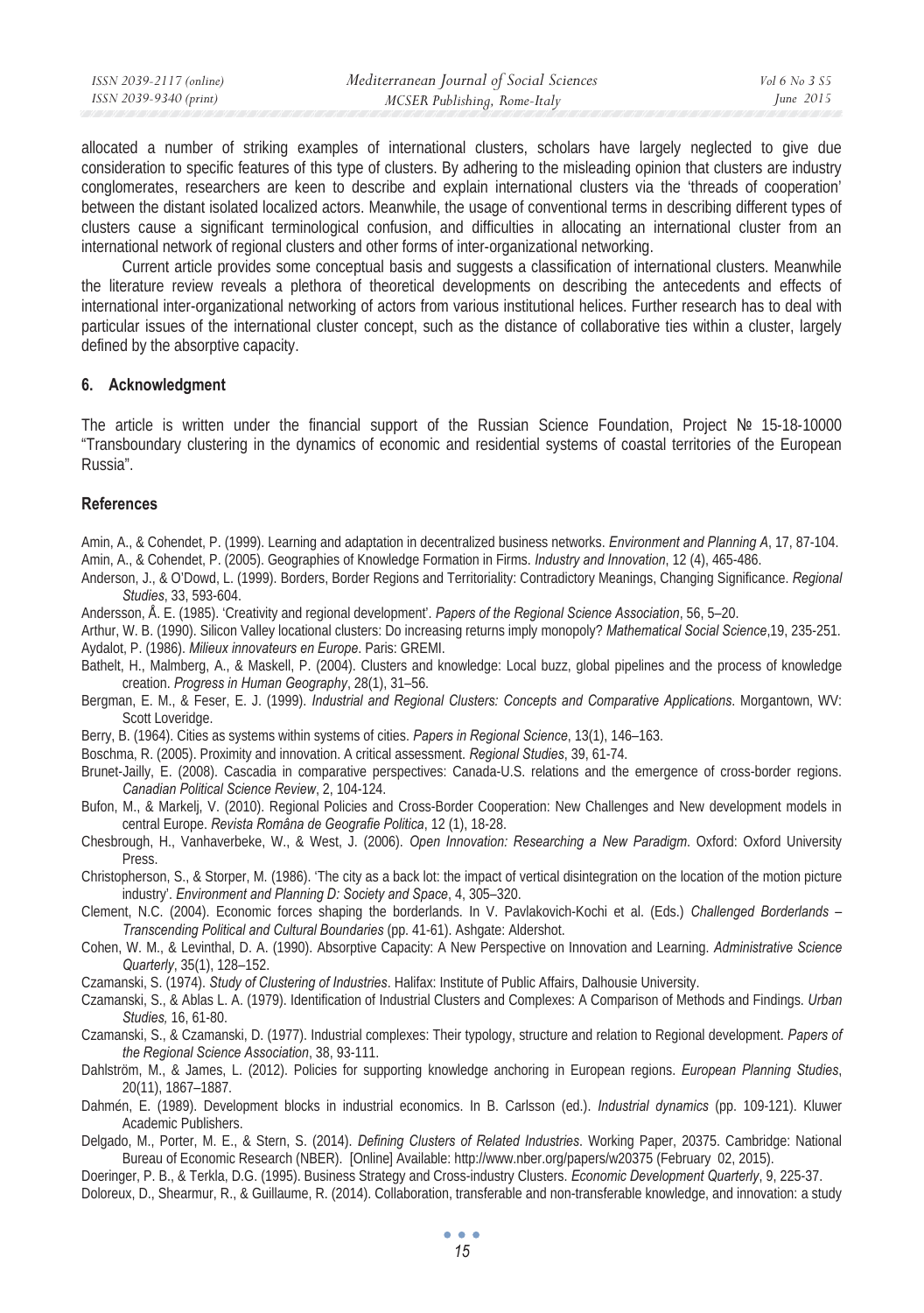| ISSN 2039-2117 (online) | Mediterranean Journal of Social Sciences | Vol 6 No 3 S5 |
|-------------------------|------------------------------------------|---------------|
| ISSN 2039-9340 (print)  | MCSER Publishing, Rome-Italy             | June $2015$   |

of a cool climate wine industry (Canada)'. *Growth and Change*, 46 (1), 16–37.

Dorelaite, E., Jay, A., & Radvilavicius, S. (2007). *For the BENefit of Cross-Border Cooperation in the Baltic Sea Region*. EVG Print.

Dudarev, G., Hernesniemi, H., & Filippov, P. (2002). *Emerging clusters of the northern dimension; Competitive Analysis of Northwest Russia*. Helsinki: ETLA, The Research Institute of the Finnish Economy.

- Echeverri-Carroll, E., & Brennan, W. (1999). Are innovation networks bounded by proximity? In M. Fischer, L. Suarez-Villa, & M. Steiner (eds.) *Innovation, networks and localities* (pp. 28–49). Berlin: Springer-Verlag.
- Edquist, C. (1997). *Systems of Innovation. Technologies, Institutions and Organizations*. Pinter, London.

Egan, T. (2000). *Toronto competence: an assessment of Toronto's global competitiveness*. Toronto: Economic development office.

Emelyanov, V. E. (2008). *International Business Structures*. PhD thesis: Murmansk State Technical University, Murmansk. [in Russian]

Enright, M. J., & Roberts, B. H. (2001). Regional clustering in Australia. *Australian Journal of Management: Special Issue*, 26, 65-86.

Feser, E. J., & Bergman, E. M. (2000). National Industry Templates: A Framework for Applied Regional Cluster Analysis. *Regional Studies*, 34 (1), 1-19.

- Feser, E. J., & Luger, M. (2002). Cluster Analysis as a Mode of Inquiry: It's Use in Science and Technology Policymaking in North Carolina. *European Planning Studies,* 11 (1), 1-14.
- Feser, E. J., Renski, H., & Goldstein, H. (2008). Clusters and Economic Development Outcomes. *Economic Development Quarterly*, 22 (4), 324–44.

Fontan, J.-M., Klein, J.-L., & Tremblay, D.-G. (2005). *Innovation socioterritoriale et reconversion économique: le cas de Montréal.* Paris: L'Harmattan.

- Gertler, M. S. (2001). Best practice? Geography, learning and the institutional limits to strong convergence. *Journal of Economic Geography*, 1, 5-26.
- Gertler, M. S. (2003). Tacit knowledge and the economic geography of context or The undefinable tacitness of being (there). *Journal of Economic Geography*, 3, 75-99.
- Giblin, M. (2011). Managing the global–local dimensions of clusters and the role of 'lead' organizations: The contrasting cases of the software and medical technology clusters in the west of Ireland. *European Planning Studies*, 19 (1), 23–42.

Glaeser, E. L., & Kerr, W. R. (2009). Local Industrial Conditions and Entrepreneurship: How Much of the Spatial Distribution Can We Explain? *Journal of Economics and Management Strategy*, 18 (3), 623–63.

Gontar, B., & Gontar, Z. (2013). A Cross-Border Innovation Cluster Assessment Methodology. *Social science*, 3 (81), 7-14.

Håkansson, H. (1989). *Corporate Technological Behavior: Co-operation and Networks*. London: Routledge.

Hirschman, A. (1958). *The Strategy of Economic Development*. New Haven: Yale UP.

Hoover, E. M. (1948). *The Location of Economic Activity*. New York: McGraw-Hill.

- Hoover, E. M., & Giarratani, F. (1999). *An Introduction to Regional Economics*. Regional Research Institute, WVU. [Online] Available: http://www.tarkas.com.ua/content/eng/libr/hoover.pdf (February 02, 2015).
- Hospers, G-J. (2006). Borders, Bridges and Branding: The Transformation of the Öresund Region into an Imagined Space. *European Planning Studies*, 14, 1015-1033.
- Hughes, A. (2007). Geographies of exchange and circulation: Flows and networks of knowledgeable capitalism. *Progress in Human Geography,* 31(4), 527–535.
- Isaksen, A., & Onsager, K. (2010). Regions, networks and innovative performance: The case of knowledge intensive industries in Norway. *European Urban and Regional Studies,* 17(3), 227–243.
- Isard, W., Schooler, E. W., & Vietorisz, T. (1959). *Industrial Complex Analysis and Regional Development: A Case Study of Refinery-Petrochemical-synthetic-Fiber Complexes and Puerto Rico*. Cambridge: Technology Press of the Massachusetts Institute of Technology.
- Johnson, C. (2009). Cross-border regions and territorial restructuring in Central Europe: Room for more transboundary space. *European Urban and Regional Studies*, 16, 177-191.
- Kanter, R. K. (1995). Thriving Locally in the Global Economy. *Harvard Business Review*. [Online] Available: http://www.cioexcellence.com/students/KanterArticle.pdf (February 12, 2015).
- Ketels, C., & Protsiv, S. (2013). *Clusters and the New Growth Path for Europe. Research paper on the role of clusters for the new*. Working **Paper, 14.** [Online] Available: Available: http://www.foreurope.eu/fileadmin/documents/pdf/Workingpapers/WWWforEurope\_WPS\_no014\_MS47.pdf (February 14, 2015).
- Kibitkin, A. I., Emelyanov, V. E. (2006). *Mechanisms and instruments of formation transnational clusters based on existing industrial complexes*. St. Petersburg. [in Russian]
- Köcker, G. M., Müller, L., & Zombori, Z. (2011). *European Clusters Go International networks and clusters as instruments for the initiation of international business cooperation*. Berlin: Institute for Innovation and Technology.
- Kuah, A. (2002). Cluster Theory and Practice: Advantages for the Small Business Locating in a Vibrant Cluster. *Journal of Research in Marketing and Entrepreneurship*, 4 (3), 206-228.
- Lee, J. H. (2001). Geographies of learning and proximity reconsidered: a relational / organizational perspective. *Journal of the Korean Geographical Society*, 36, 539-560.
- Lindqvist, G., Ketels, C., & Sölvell, Ö. (2013). *The Cluster Initiative Greenbook 2.0*. Stockholm: Ivory Tower Publishers.
- Lofgren, O. (2008). Regionauts: The transformation of cross-border regions in Scandinavia. *European Urban and Regional Studies*, 15, 195-209.
- Lundequist, P., & Power, D. (2002). Putting Porter into practice? Practices of regional cluster building: evidence from Sweden. *European*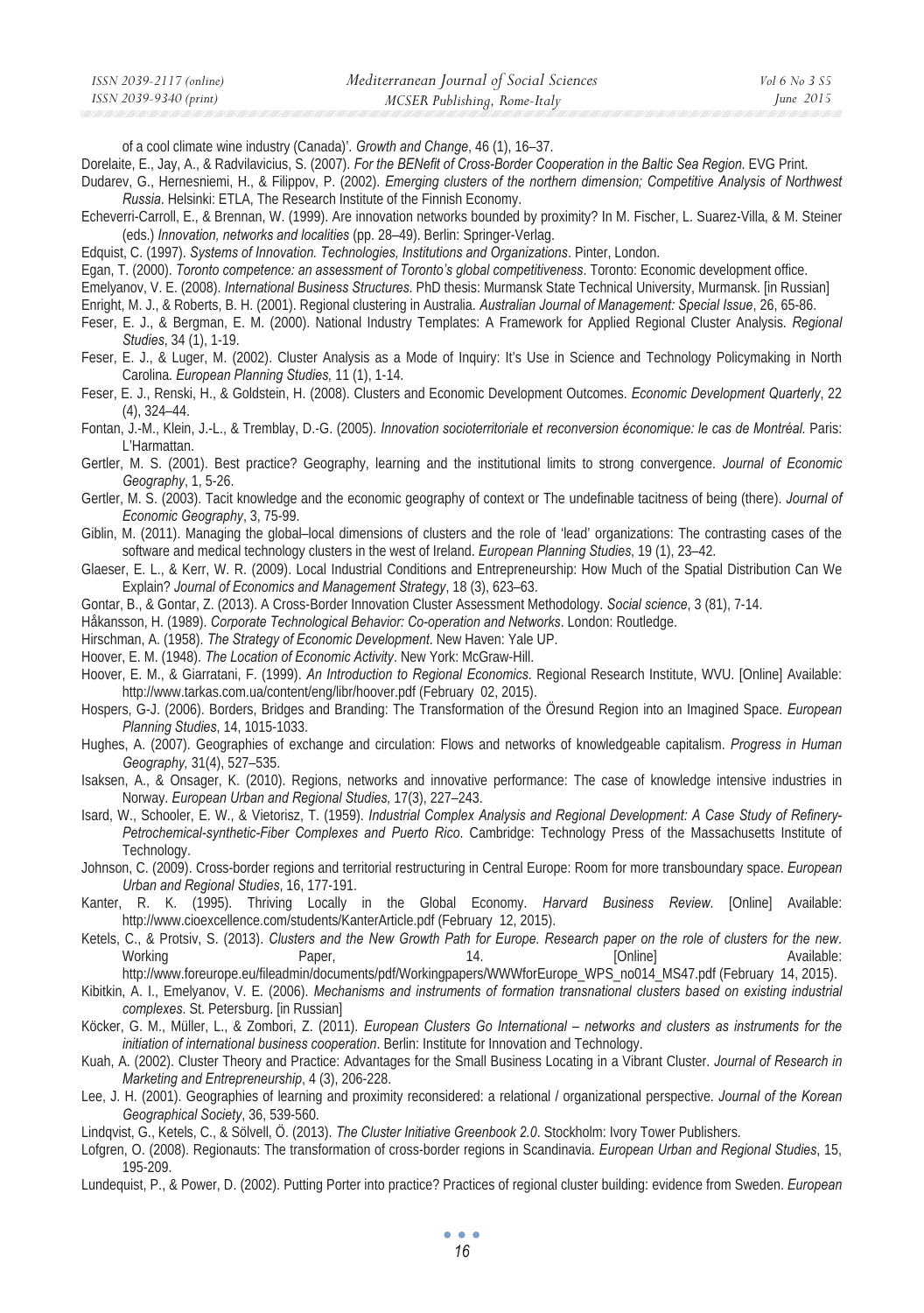*Planning Studies,* 10, 685-704.

- Lundquist, K. L., & Trippl, M. (2013). Distance, Proximity and Types of Cross-border Innovation Systems: A Conceptual Analysis. *Regional Studies*, 47 (3), 450-460.
- Lundvall, B.-Å. (1992). *National Systems of Innovation: Towards a Theory of Innovation and Interactive Learning*. London: Pinter.
- Maggioni, M., & Uberti, E. (2007). Inter-regional knowledge flows in Europe: an econometric analysis. In K. Frenken (Ed.) *Applied Evolutionary Economics and Economic Geography* (pp. 230-255). Cheltenham: Edward Elgar.
- Maillat, D. (1995). Territorial dynamic, innovative milieus and regional policy. *Entrepreneurship and Regional Development*, 7, 157–65.
- Maskell, P., Bathelt, H., & Malmberg, A. (2004). *Temporary Clusters and Knowledge Creation: The Effects of International Trade Fairs, Conventions and Other Professional Gatherings*. Proceedings of the 100th Annual Meeting of the Association of American Geographers, Philadelphia.
- Methodology of Wood cluster on cross-border (2007). Project "Spatial and sectoral distribution of international clusters in the Baltic region". Business cooperation center of Southern Lithuania. [Online] Available: http://www.akva.aktv.lt/english/Metodine% 20medziaga%20Eng.pdf (February 25, 2015).
- Mikhaylov, A. S. (2013a). Features of the Triple Helix Model in Cross-Border Clusters. *World Applied Science Journal*, 21 (12), 1734- 1738.
- Mikhaylov, A. S. (2013b). Case Study on the Structural Transformation of an International. *Modern Applied Science*, 7 (12), 1-8.
- Mikhaylov, A. S., & Mikhaylova, A. A. (2014). Spatial and Sectoral Distribution of International. *European Journal of Scientific Research*, 121 (2), 122-137.
- Mikhaylova, A. Ⱥ. (2014). Evolution of the innovation process models. *International Journal of Econometrics and Financial Management: Special Issue on Geography of Innovation and Economic Clusters: Evidence from Russia*, 2 (4), 119-123.
- Moodysson, J., & Jonsson, O. (2007). Knowledge Collaboration and Proximity: The Spatial Organization of Biotech Innovation Projects. *European Urban and Regional Studies,* 14, 116-131.
- Morgan, K. (2004). The exaggerated death of geography: learning, proximity and territorial systems. *Journal of Economic Geography*, 4, 3-21.
- Myrdal, G. (1957). *Economic Theory and Under-developed Regions*. London: Duckworth.
- Neffke, F., Henning, M., Boschma, R. (2011). How Do Regions Diversify over Time? Industry Relatedness and the Development of New Growth Paths in Regions. *Economic Geography*, 87 (3), 237-265.
- Nelson, E. R. (1993). *National Innovation Systems: A Comparative Analysis*. Oxford: Oxford University Press.
- Nonaka, I., & Konno, N. (1998). The concept of Ba: building for knowledge creation. *California Management Review*, 40(3), 40–54.
- O'Dowd, L. (2003). The changing significance of European borders, In J. Anderson et al. (Eds.) *New Borders for a Changing Europe* (pp. 13-36). London: Frank Cass.
- Oakey, R. (1985). High technology industry and agglomeration economies. In P. Hall & A. Markusen (eds.) *Silicon landscapes* (pp. 94- 117). Boston: Allen and Unwin.
- Oinas, P. (1999). Activity-specificity in organizational learning: implications for analysing the role of proximity. *GeoJournal*, 49, 363-372.
- Palacios, J. J. (2005). Economic Agglomeration and Industrial Clustering in Developing Countries: the Case of the Mexican Silicon Valley. In S. J. Kuchiki, S. Juan, & J. Palacios (eds.) *Joint Research Program Series* (pp. 161-271). [Online] Available: http://www.ide.go.jp/English/Publish/Download/Jrp/pdf/137\_3.pdf (February 05, 2015).
- Perroux, F. (1950). Economic Space: Theory and Applications. *Quarterly Journal of Economics*, 64, 89-104.
- Piore, M., & Sabel, C. (1984). *The Second Industrial Divide*. New York: Basic Books.
- Porter, M. E. (1990). *The Competitive Advantage of Nations*. New York: Free Press, MacMillan.
- Porter, M. E. (1998a). *On Competition.* Boston: Harvard Business School Press.
- Porter, M. E. (1998b). Clusters and the new economics of competition. *Harvard Business Review*, November-December, 77-90.
- Porter, M. E. (2000). Location, Competition, and Economic Development: Local Clusters in a Global Economy. *Economic Development Quarterly*, 14 (1), 15-34.
- Pred, A. (1977). *City-systems in advanced economies*. London: Hutchinson.
- Pred, A., & Tornquist, G. (1973). *Systems of cities and information flows*. Lund: Lund University Studies in Geography.
- Roepke, H. D., Adams, D., & Wiseman, R. (1974). A New Approach to the Identification of Industrial Complexes Using Input-Output Data. *Journal of Regional Science*, 14.1, 15- 29.
- Rosenkopf, L., & Almeida, P. (2001). *Overcoming Local Search Through Alliances and Mobility*. Philadelphia: The Warton School.
- Saxenian, A., (1994). *Regional Advantage: Culture and Competition in Silicon Valley and Route 128*. Cambridge, MA: Harvard University.
- Schmitz, H. (1992). On the Clustering of Small Firms. *IDS Bulletin*, 23(3), 64-69.
- Scott, A. J. (1986). High tech industry and territorial development: The rise of the Orange County Complex, 1955–1984. *Urban Geography*, 7, 3–45.
- Scott, A. J. (1999). European and North American Contexts for Cross-border Regionalism. *Regional Studies*, 33, 605-617.
- Sölvell, Ö., Lindqvist, G. & Ketels, C. (2003). *The cluster initiative greenbook*. Stockholm: Ivory Tower Publishers.
- Steinle, C., Schiele, H., & Mietzner, K. (2007). Merging a firm-centred and regional policy perspective for assessment of regional clusters: Concepts and application of a 'dual' approach to a medical technology cluster. *European Planning Studies*, 15(2), 235– 251.
- Sternberg, R. (2007). Entrepreneurship, Proximity and Regional Innovation Systems. *Tijdschrift voor Economische en Sociale Geografie*,